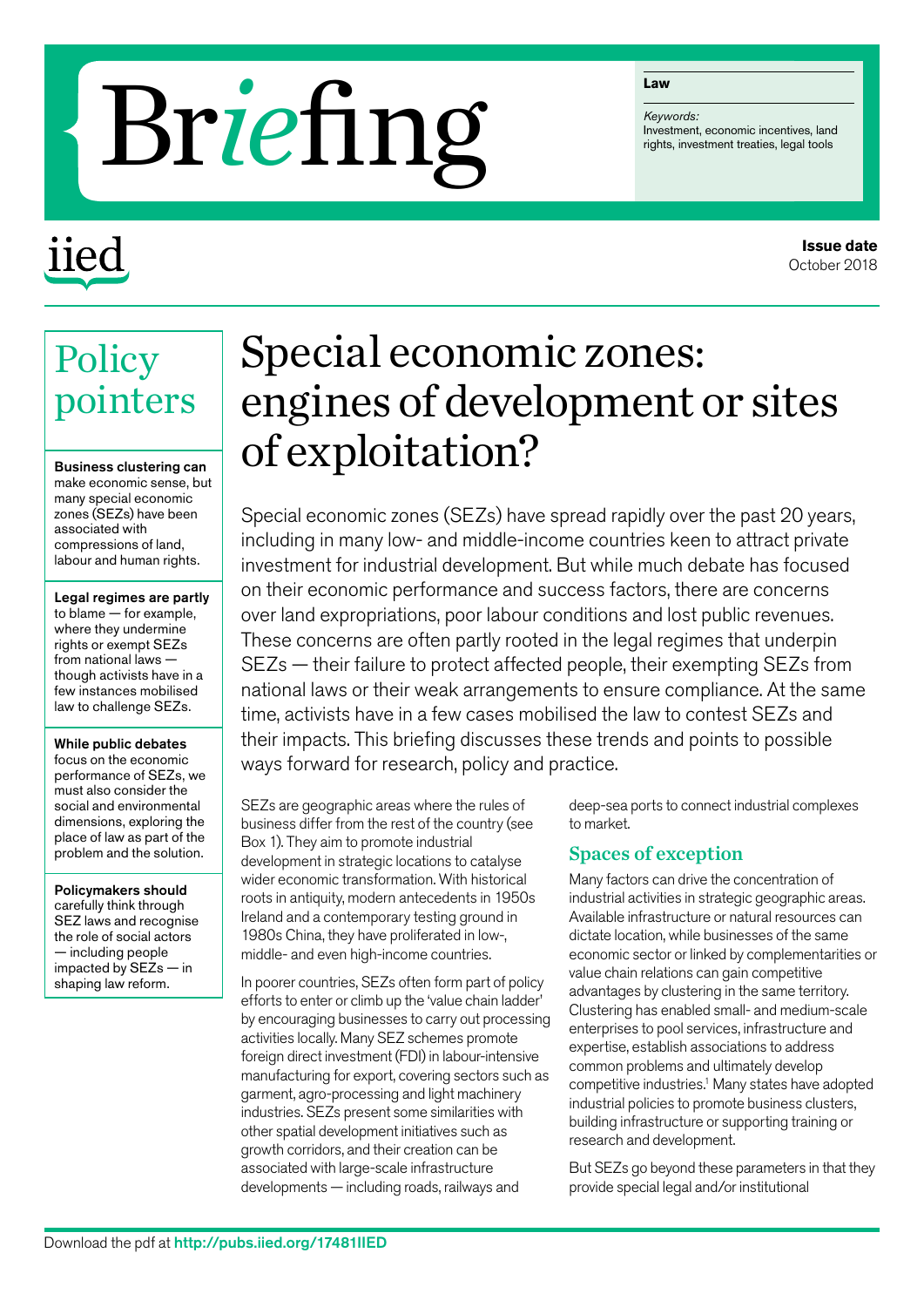arrangements to encourage businesses to set up shop in specific geographic areas. While they present strong links to international economic law, SEZs are primarily governed by country-specific

#### *SEZs raise questions about rights, citizenship and political organisation*

national or local legislation. As such, SEZ regimes are extremely diverse. But many SEZ laws create spaces of exception where aspects of ordinarily applicable law do not fully

apply.2 So, although SEZs are typically located within the territory of one state, their integration into global value chains is often mediated by rules and institutions that depart from national regulation. Many investor-state contracts extend SEZ benefits to individual companies outside formal SEZs.

Governments often justify this set-up as a policy imperative to promote growth through increased investment and trade. And while some orthodox economic perspectives view SEZs as an undesirable distraction from economy-wide trade and investment liberalisation, others emphasise their potential as an industrial policy tool. There is evidence that SEZs have fostered industrialisation in some East Asian economies, but results elsewhere have been mixed.3

#### When normal rules do not apply

By modifying the application of national laws, SEZs raise questions about rights, citizenship and political organisation. In institutional terms, they can involve shifts in the regulatory powers of the legislature and the executive, with some SEZ laws leaving significant room for executive discretion.<sup>4</sup> In the absence of effective accountability, this can result in abuses. Many SEZ laws also affect the substantive rules applicable to business conduct. They often waive or reduce taxes to attract globally mobile capital. This may involve exemptions from profit and value added taxes and duty-free imports.

#### Box 1. Different types of special economic zone

The form and function of an SEZ can vary, depending on the government's objectives, the sectoral focus, target market and the economic activities involved. They can be run by government, the private sector or under publicprivate partnerships. Examples include:

- Export processing zones (EPZs)
- Free trade zones
- Industrial zones, and
- Agricultural growth poles (agropoles).

Border lines between these types are blurred and their relative importance can vary over time. In some countries, the rise of middle classes has fostered shifts away from EPZs in favour of activities servicing domestic markets; while budget constraints and policy reforms have increased the role of the private sector in creating and operating SEZs.

There is mixed evidence as to whether tax incentives drive significant FDI flows and positive outcomes, and their overall costs and benefits. But tax exemptions can undermine the ability of authorities — particularly in poorer countries — to finance public services.<sup>5</sup> In several countries, SEZ legislation also affects the application of laws other than tax. Rules on land and labour rights can have particularly direct impacts on human rights and the fabric of society.

#### Land rights and acquisition

When an SEZ is created, there are often disputes over land acquisition, particularly where it involves converting land from agricultural to industrial use or the expropriation of homes, farms and other economic, social or cultural assets. Land disputes may originate from deep-rooted issues such as growing population densities and the perceived social legitimacy of government action, but are often exacerbated by legislation. For example, some laws automatically consider the creation of an SEZ as a 'public purpose' that justifies compulsory land acquisition.6 Landholders often have limited opportunities to meaningfully inform decisions on overarching development pathways and resulting land acquisitions.

This widespread use of expropriations to transfer land for commercial activities raises questions about the meaning and bounds of public purpose. Although many national laws entitle landholders to compensation, this can be inadequate for restoring livelihoods — because some resource claims are not legally recognised or compensable or compensation standards are low. Laws often place the burden of compensation costs on the developer, so if a company collapses, people can be left without compensation or redress.

Where SEZs are backed by powerful alliances between authorities, national business elites and foreign capital, such legal regimes can enable 'legalised land grabbing'.7 In Myanmar and Cambodia, SEZs have been associated with land speculation in surrounding areas and reports of human rights abuses linked to displacement, while livelihood disruptions caused by land dispossession have led to protests in India, Madagascar, Vietnam and the Philippines.<sup>8</sup>

#### Labour rights

Many governments promote SEZs to create new jobs. But there are widespread concerns about labour rights in SEZs. At their worst, SEZs are enclaves where workers experience overtime work in unsafe conditions, wage discrimination and harassment, while being denied fundamental rights to freedom of association and collective bargaining. Many factors can facilitate these bad practices, but the law is often partly to blame. Some exceptional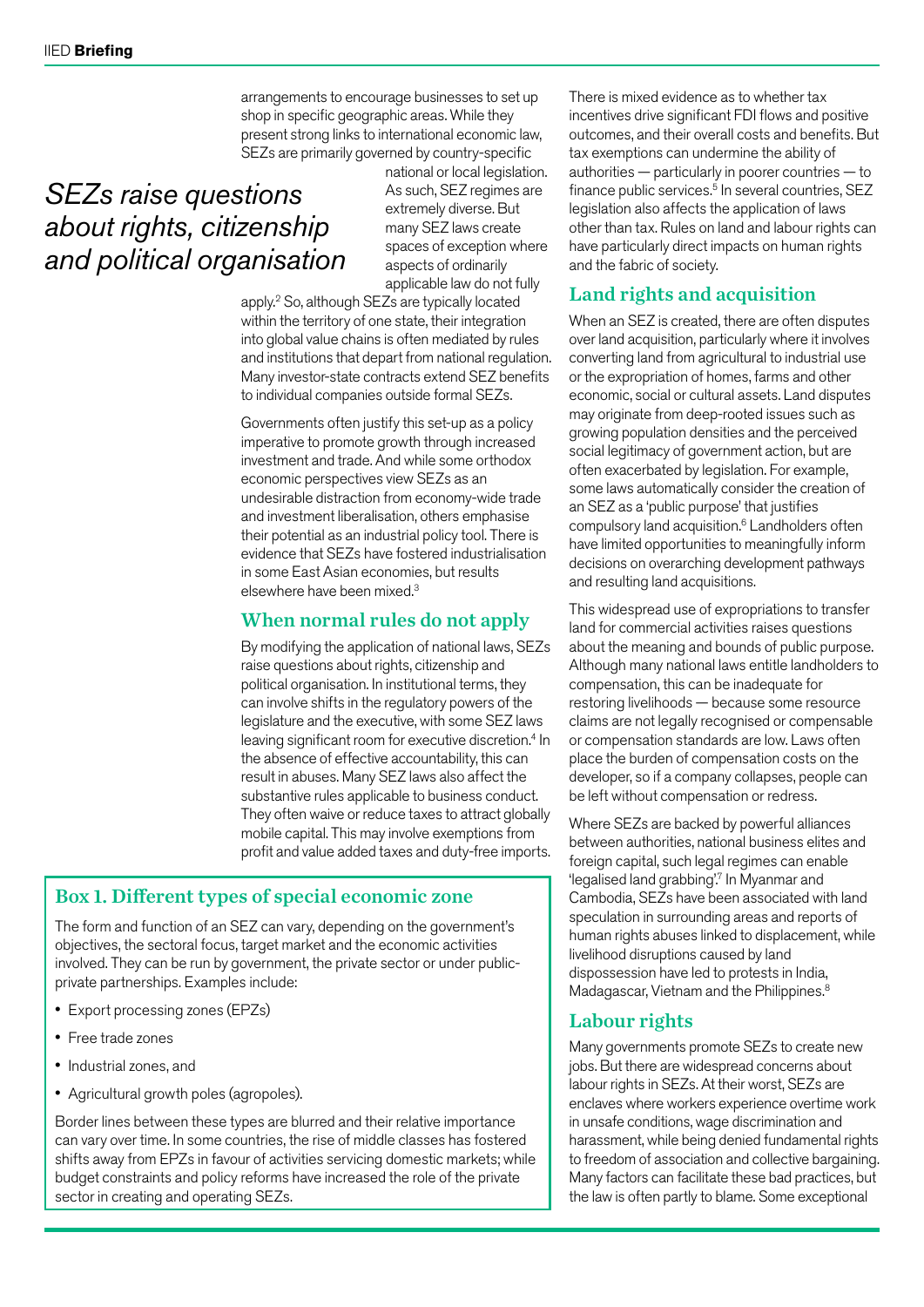SEZ legal regimes restrict unionisation and deploy worker welfare associations to compete with and undermine trade unions; elsewhere, rights exist on paper but are not backed by effective compliance arrangements (see Box 2).

In practice, enjoyment of labour rights partly depends on factors beyond legislation, such as the corporate practices of businesses operating in SEZs or of their buyers, while the enclave nature of SEZs can make it difficult for workers to unionise regardless of legislation. Labour rights abuses take place in and outside SEZs, and in some cases working conditions may be better inside SEZs than outside.9

But legislation does matter, particularly where it translates into separate institutional configurations. While the ministry responsible for labour would in principle handle industrial relations in most countries, some SEZ laws vest this responsibility with SEZ authorities. Yet, the primary mission of these authorities is not to protect labour rights, but to promote SEZ development. Also, labour disputes may be subject to special SEZ tribunals rather than national labour courts. These administrative and judicial set-ups can create conflicts of interest if trade-offs arise between labour rights and productivist concerns, further undermining labour rights. Conflict of interest issues are particularly pressing where an SEZ is run, in full or in part, by a private company rather than a government agency.

#### Women's rights and economic empowerment

SEZs may attract young, migrant women whose economic empowerment can be enhanced by their inclusion in the labour market and global value chains. But women are often excluded from decision making over land acquisition, and the loss of income and increased food insecurity outside the SEZs after land expropriations often exacerbate gender inequalities. The loss of tax revenues can also have gendered impacts, if it adversely affects expenditure on public services such as education and health.

Further, outright discrimination exists in many workplaces, particularly where women have insecure and low-status jobs that involve repetitive tasks, excessive overtime, occupational health and safety risks, and limited career development opportunities. These gender dimensions receive too little attention in public debates on SEZs.<sup>10</sup>

#### The role of investment protection

While SEZs are primarily regulated by national law, international treaties can also have a bearing on SEZ governance. Several trade agreements govern the customs treatment of goods

#### Box 2. SEZ legislation: Pakistan v Cambodia

In Pakistan, national labour laws do not fully apply in EPZs, where:

- Minimum wages are established through arrangements separate from those applicable nationally
- Strikes are banned, and
- Labour disputes are referred to the EPZ dispute resolution mechanism rather than national courts.<sup>11</sup>

In Cambodia, labour rules on minimum wages, employment contracts and dispute resolution theoretically apply inside and outside all SEZs. But compliance is often a problem and investigations have documented labour abuses both inside and outside the SEZs.12

originating from SEZs.13 And although most investment treaties — legally binding agreements between states to promote cross-border investment — say little or nothing about SEZs, they respond to a similar policy thrust, establishing legal arrangements to deepen economic integration as an avenue to growth.

Under investment treaties, states typically agree to provide each other's investors with protection against adverse conduct by public authorities. Depending on the circumstances and how these legal protections are interpreted and applied, foreign investors may be entitled to compensation for adverse changes in SEZ terms. Further, many investor-state contracts protect investments against adverse regulatory change — for example, through provisions that 'freeze' applicable national law at a specified point in time or require the government to offset or compensate losses incurred by the investor (stabilisation clauses).

Many investment treaties and contracts allow investors to bring disputes to investor-state arbitration if they consider that the state has breached its obligations. To date, investors have brought at least 20 arbitrations to challenge diverse aspects of SEZ regimes.14 Several stemmed from the withdrawal or modification of tax incentives, but strengthening labour rights or tightening land compensation requirements could also adversely affect investors' rights or returns and trigger claims.

The often large compensation payouts that tribunals have awarded investors, coupled with the significant legal costs and uncertainty associated with arbitration, could make it more difficult for cash-strapped states to adopt reforms to problematic aspects of their SEZ regimes. This 'regulatory chill' risk calls for properly considering decisions on treaties and contracts, and compounds the case for rigorously thinking through national policy on SEZs.

Some recent investment treaties require states not to promote investments by derogating from national labour legislation or waiving its